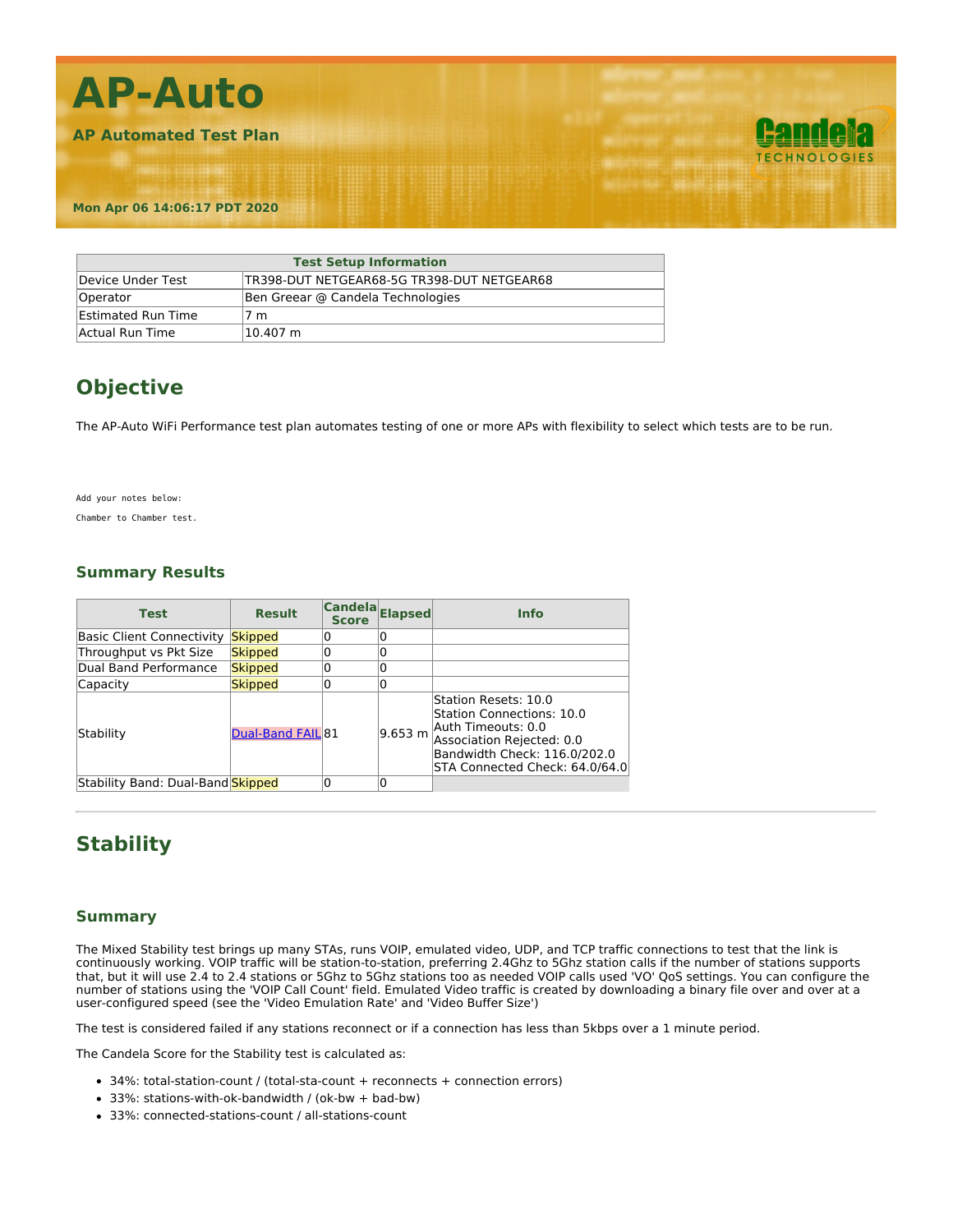### **Stability Results**

| <b>Type</b>             | $\sf Result$ | <b>Notes</b>                                 |
|-------------------------|--------------|----------------------------------------------|
| Configuration NOTE INFO |              | Configured to skip 2.4Ghz band test.         |
| Configuration NOTE INFO |              | Configured to skip 5Ghz band test.           |
| Configuration NOTE INFO |              | Configured to skip 2.4Ghz band test.         |
| Configuration NOTE INFO |              | Configured to skip 5Ghz band test.           |
| Configuration NOTE INFO |              | Skipping DUT idx: 1: No 5Ghz DUT configured. |
| Configuration NOTE INFO |              | Configured to skip 2.4Ghz band test.         |
| Configuration NOTE INFO |              | Configured to skip 5Ghz band test.           |
| Configuration NOTE INFO |              | Skipping DUT idx: 2: No 5Ghz DUT configured. |

# **Stability Results for Dual-Band**

| <b>Type</b>                                                         | Result | <b>Notes</b>                                                                                                                             |
|---------------------------------------------------------------------|--------|------------------------------------------------------------------------------------------------------------------------------------------|
| lDUT: TR398-DUT NETGEAR68 TR398-DUT NETGEAR68-5Gl <mark>FAIL</mark> |        | Mon Apr 06 14:00:24 PDT 2020: cv udp-1.1-1.sta01006--1.0.0-A<br>rx-rate: 0.00 Mbps went below threshold: 0.10 Mbps<br>Port A CX ago: 233 |
| DUT: TR398-DUT NETGEAR68 TR398-DUT NETGEAR68-5G  <mark>FAIL</mark>  |        | Mon Apr 06 14:00:58 PDT 2020: cv I4-1.1-1.sta02500--1.0.2<br>rx-rate: 0 Mbps went below threshold: 0.10 Mbps<br>Port A CX ago: 249       |
| DUT: TR398-DUT NETGEAR68 TR398-DUT NETGEAR68-5G <mark>FAIL</mark>   |        | Mon Apr 06 14:01:01 PDT 2020: cv tcp-1.1-1.sta02500--1.0.1-A<br>rx-rate: 0.01 Mbps went below threshold: 0.10 Mbps<br>Port A CX ago: 252 |
| DUT: TR398-DUT NETGEAR68 TR398-DUT NETGEAR68-5Gl <mark>FAIL</mark>  |        | Mon Apr 06 14:01:02 PDT 2020: cv udp-1.1-1.sta02500--1.0.0-A<br>rx-rate: 0.03 Mbps went below threshold: 0.10 Mbps<br>Port A CX ago: 253 |
| DUT: TR398-DUT NETGEAR68 TR398-DUT NETGEAR68-5G  <mark>FAIL</mark>  |        | Mon Apr 06 14:01:49 PDT 2020: cv I4-1.1-1.sta02007--1.0.2<br>rx-rate: 0 Mbps went below threshold: 0.10 Mbps<br>Port A CX ago: 301       |
| lDUT: TR398-DUT NETGEAR68 TR398-DUT NETGEAR68-5Gl <mark>FAIL</mark> |        | Mon Apr 06 14:02:07 PDT 2020: cv tcp-1.1-1.sta02504--1.0.1-A<br>rx-rate: 0 Mbps went below threshold: 0.10 Mbps<br>Port A CX ago: 318    |
| DUT: TR398-DUT NETGEAR68 TR398-DUT NETGEAR68-5G  <mark>FAIL</mark>  |        | Mon Apr 06 14:02:07 PDT 2020: cv_tcp-1.1-1.sta02506--1.0.1-A<br>rx-rate: 0 Mbps went below threshold: 0.10 Mbps<br>Port A CX ago: 318    |
| DUT: TR398-DUT NETGEAR68 TR398-DUT NETGEAR68-5GlFAIL                |        | Mon Apr 06 14:02:19 PDT 2020: cv_tcp-1.1-1.sta00506--1.0.1-A<br>rx-rate: 0.09 Mbps went below threshold: 0.10 Mbps<br>Port A CX ago: 349 |
| DUT: TR398-DUT NETGEAR68 TR398-DUT NETGEAR68-5G <mark>FAIL</mark>   |        | Mon Apr 06 14:02:19 PDT 2020: cv_tcp-1.1-1.sta02502--1.0.1-A<br>rx-rate: 0.08 Mbps went below threshold: 0.10 Mbps<br>Port A CX ago: 330 |
| DUT: TR398-DUT NETGEAR68 TR398-DUT NETGEAR68-5G <mark>FAIL</mark>   |        | Mon Apr 06 14:02:19 PDT 2020: cv tcp-1.1-1.sta02509--1.0.1-A<br>rx-rate: 0.10 Mbps went below threshold: 0.10 Mbps<br>Port A CX ago: 329 |
| DUT: TR398-DUT NETGEAR68 TR398-DUT NETGEAR68-5G <mark>FAIL</mark>   |        | Mon Apr 06 14:02:25 PDT 2020: cv 14-1.1-1.sta03008--1.0.2<br>rx-rate: 0 Mbps went below threshold: 0.10 Mbps<br>Port A CX ago: 317       |
| DUT: TR398-DUT NETGEAR68 TR398-DUT NETGEAR68-5G <mark>FAIL</mark>   |        | Mon Apr 06 14:02:28 PDT 2020: cv tcp-1.1-1.sta02508--1.0.1-A<br>rx-rate: 0.02 Mbps went below threshold: 0.10 Mbps<br>Port A CX ago: 339 |
| DUT: TR398-DUT NETGEAR68 TR398-DUT NETGEAR68-5G <mark>FAIL</mark>   |        | Mon Apr 06 14:02:29 PDT 2020: cv_tcp-1.1-1.sta03008--1.0.1-A<br>rx-rate: 0.02 Mbps went below threshold: 0.10 Mbps<br>Port A CX ago: 321 |
| DUT: TR398-DUT NETGEAR68 TR398-DUT NETGEAR68-5G <mark>FAIL</mark>   |        | Mon Apr 06 14:02:36 PDT 2020: cv udp-1.1-1.sta03008--1.0.0-A<br>rx-rate: 0.06 Mbps went below threshold: 0.10 Mbps<br>Port A CX ago: 327 |
| DUT: TR398-DUT NETGEAR68 TR398-DUT NETGEAR68-5G <mark>FAIL</mark>   |        | Mon Apr 06 14:02:38 PDT 2020: cv tcp-1.1-1.sta01009--1.0.1-A<br>rx-rate: 0.09 Mbps went below threshold: 0.10 Mbps<br>Port A CX ago: 367 |
| DUT: TR398-DUT NETGEAR68 TR398-DUT NETGEAR68-5Gl <mark>FAIL</mark>  |        | Mon Apr 06 14:02:45 PDT 2020: cv I4-1.1-1.sta00510--1.0.2<br>rx-rate: 0.07 Mbps went below threshold: 0.10 Mbps<br>Port A CX ago: 375    |
| lDUT: TR398-DUT NETGEAR68 TR398-DUT NETGEAR68-5Gl <mark>FAIL</mark> |        | Mon Apr 06 14:02:51 PDT 2020: cv I4-1.1-1.sta00500--1.0.2<br>rx-rate: 0 Mbps went below threshold: 0.10 Mbps<br>Port A CX ago: 384       |
| DUT: TR398-DUT NETGEAR68 TR398-DUT NETGEAR68-5G  <mark>FAIL</mark>  |        | Mon Apr 06 14:02:53 PDT 2020: cv_tcp-1.1-1.sta00503--1.0.1-A<br>rx-rate: 0.07 Mbps went below threshold: 0.10 Mbps                       |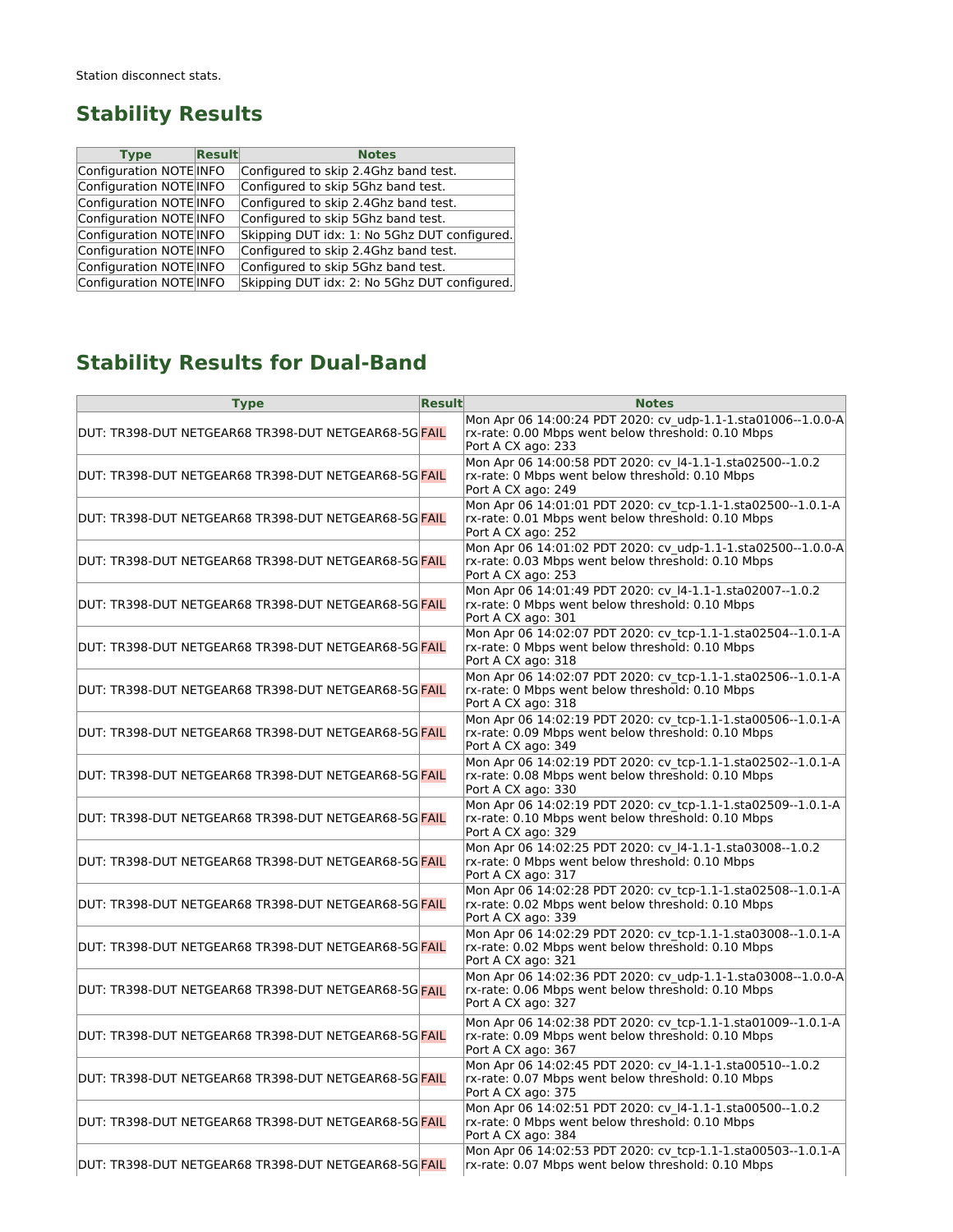| DUT: TR398-DUT NETGEAR68 TR398-DUT NETGEAR68-5G FAIL               | Port A CX ago: 383<br>Mon Apr 06 14:02:53 PDT 2020: cv tcp-1.1-1.sta00505--1.0.1-A<br>rx-rate: 0.09 Mbps went below threshold: 0.10 Mbps                       |
|--------------------------------------------------------------------|----------------------------------------------------------------------------------------------------------------------------------------------------------------|
| DUT: TR398-DUT NETGEAR68 TR398-DUT NETGEAR68-5G  <mark>FAIL</mark> | Port A CX ago: 383<br>Mon Apr 06 14:02:53 PDT 2020: cv tcp-1.1-1.sta00507--1.0.1-A<br>rx-rate: 0.09 Mbps went below threshold: 0.10 Mbps<br>Port A CX ago: 383 |
| DUT: TR398-DUT NETGEAR68 TR398-DUT NETGEAR68-5G FAIL               | Mon Apr 06 14:02:53 PDT 2020: cv tcp-1.1-1.sta00508--1.0.1-A<br>rx-rate: 0.01 Mbps went below threshold: 0.10 Mbps<br>Port A CX ago: 383                       |
| DUT: TR398-DUT NETGEAR68 TR398-DUT NETGEAR68-5G FAIL               | Mon Apr 06 14:02:53 PDT 2020: cv_tcp-1.1-1.sta01000--1.0.1-A<br>rx-rate: 0.10 Mbps went below threshold: 0.10 Mbps<br>Port A CX ago: 382                       |
| DUT: TR398-DUT NETGEAR68 TR398-DUT NETGEAR68-5G  <mark>FAIL</mark> | Mon Apr 06 14:02:53 PDT 2020: cv tcp-1.1-1.sta01002--1.0.1-A<br>rx-rate: 0.09 Mbps went below threshold: 0.10 Mbps<br>Port A CX ago: 382                       |
| DUT: TR398-DUT NETGEAR68 TR398-DUT NETGEAR68-5G  <mark>FAIL</mark> | Mon Apr 06 14:02:53 PDT 2020: cv tcp-1.1-1.sta01003--1.0.1-A<br>rx-rate: 0.09 Mbps went below threshold: 0.10 Mbps<br>Port A CX ago: 382                       |
| DUT: TR398-DUT NETGEAR68 TR398-DUT NETGEAR68-5G  <mark>FAIL</mark> | Mon Apr 06 14:02:53 PDT 2020: cv tcp-1.1-1.sta01007--1.0.1-A<br>rx-rate: 0.09 Mbps went below threshold: 0.10 Mbps<br>Port A CX ago: 382                       |
| DUT: TR398-DUT NETGEAR68 TR398-DUT NETGEAR68-5G FAIL               | Mon Apr 06 14:02:53 PDT 2020: cv tcp-1.1-1.sta02006--1.0.1-A<br>rx-rate: 0.04 Mbps went below threshold: 0.10 Mbps<br>Port A CX ago: 364                       |
| DUT: TR398-DUT NETGEAR68 TR398-DUT NETGEAR68-5Gl <mark>FAIL</mark> | Mon Apr 06 14:02:53 PDT 2020: cv tcp-1.1-1.sta02010--1.0.1-A<br>rx-rate: 0.02 Mbps went below threshold: 0.10 Mbps<br>Port A CX ago: 364                       |
| DUT: TR398-DUT NETGEAR68 TR398-DUT NETGEAR68-5G FAIL               | Mon Apr 06 14:02:56 PDT 2020: cv tcp-1.1-1.sta00501--1.0.1-A<br>rx-rate: 0.08 Mbps went below threshold: 0.10 Mbps<br>Port A CX ago: 386                       |
| DUT: TR398-DUT NETGEAR68 TR398-DUT NETGEAR68-5G  <mark>FAIL</mark> | Mon Apr 06 14:02:56 PDT 2020: cv tcp-1.1-1.sta01006--1.0.1-A<br>rx-rate: 0.10 Mbps went below threshold: 0.10 Mbps<br>Port A CX ago: 385                       |
| DUT: TR398-DUT NETGEAR68 TR398-DUT NETGEAR68-5G  <mark>FAIL</mark> | Mon Apr 06 14:02:57 PDT 2020: cv_l4-1.1-1.sta00501--1.0.2<br>rx-rate: 0.03 Mbps went below threshold: 0.10 Mbps<br>Port A CX ago: 387                          |
| DUT: TR398-DUT NETGEAR68 TR398-DUT NETGEAR68-5G  <mark>FAIL</mark> | Mon Apr 06 14:02:59 PDT 2020: cv I4-1.1-1.sta02508--1.0.2<br>rx-rate: 0.00 Mbps went below threshold: 0.10 Mbps<br>Port A CX ago: 370                          |
| DUT: TR398-DUT NETGEAR68 TR398-DUT NETGEAR68-5G  <mark>FAIL</mark> | Mon Apr 06 14:03:08 PDT 2020: cv_tcp-1.1-1.sta00510--1.0.1-A<br>rx-rate: 0.10 Mbps went below threshold: 0.10 Mbps<br>Port A CX ago: 398                       |
| DUT: TR398-DUT NETGEAR68 TR398-DUT NETGEAR68-5G FAIL               | Mon Apr 06 14:03:09 PDT 2020: cv tcp-1.1-1.sta01004--1.0.1-A<br>rx-rate: 0 Mbps went below threshold: 0.10 Mbps<br>Port A CX ago: 398                          |
| DUT: TR398-DUT NETGEAR68 TR398-DUT NETGEAR68-5G  <mark>FAIL</mark> | Mon Apr 06 14:03:09 PDT 2020: cv tcp-1.1-1.sta01005--1.0.1-A<br>rx-rate: 0 Mbps went below threshold: 0.10 Mbps<br>Port A CX ago: 398                          |
| DUT: TR398-DUT NETGEAR68 TR398-DUT NETGEAR68-5G  <mark>FAIL</mark> | Mon Apr 06 14:03:09 PDT 2020: cv tcp-1.1-1.sta01008--1.0.1-A<br>rx-rate: 0 Mbps went below threshold: 0.10 Mbps<br>Port A CX ago: 398                          |
| DUT: TR398-DUT NETGEAR68 TR398-DUT NETGEAR68-5G  <mark>FAIL</mark> | Mon Apr 06 14:03:09 PDT 2020: cv tcp-1.1-1.sta01501--1.0.1-A<br>rx-rate: 0.01 Mbps went below threshold: 0.10 Mbps<br>Port A CX ago: 387                       |
| DUT: TR398-DUT NETGEAR68 TR398-DUT NETGEAR68-5G  <mark>FAIL</mark> | Mon Apr 06 14:03:11 PDT 2020: cv_tcp-1.1-1.sta03002--1.0.1-A<br>rx-rate: 0.10 Mbps went below threshold: 0.10 Mbps<br>Port A CX ago: 379                       |
| DUT: TR398-DUT NETGEAR68 TR398-DUT NETGEAR68-5G <mark>FAIL</mark>  | Mon Apr 06 14:03:12 PDT 2020: cv_tcp-1.1-1.sta03006--1.0.1-A<br>rx-rate: 0.10 Mbps went below threshold: 0.10 Mbps<br>Port A CX ago: 363                       |
| DUT: TR398-DUT NETGEAR68 TR398-DUT NETGEAR68-5G FAIL               | Mon Apr 06 14:03:22 PDT 2020: cv tcp-1.1-1.sta03000--1.0.1-A<br>rx-rate: 0.00 Mbps went below threshold: 0.10 Mbps<br>Port A CX ago: 390                       |
| DUT: TR398-DUT NETGEAR68 TR398-DUT NETGEAR68-5G  <mark>FAIL</mark> | Mon Apr 06 14:03:22 PDT 2020: cv_tcp-1.1-1.sta03001--1.0.1-A<br>rx-rate: 0.00 Mbps went below threshold: 0.10 Mbps<br>Port A CX ago: 390                       |
| DUT: TR398-DUT NETGEAR68 TR398-DUT NETGEAR68-5G  <mark>FAIL</mark> | Mon Apr 06 14:03:22 PDT 2020: cv tcp-1.1-1.sta03003--1.0.1-A<br>rx-rate: 0 Mbps went below threshold: 0.10 Mbps<br>Port A CX ago: 390                          |
| DUT: TR398-DUT NETGEAR68 TR398-DUT NETGEAR68-5G  <mark>FAIL</mark> | Mon Apr 06 14:03:22 PDT 2020: cv tcp-1.1-1.sta03007--1.0.1-A<br>rx-rate: 0 Mbps went below threshold: 0.10 Mbps<br>Port A CX ago: 374                          |
| DUT: TR398-DUT NETGEAR68 TR398-DUT NETGEAR68-5G  <mark>FAIL</mark> | Mon Apr 06 14:03:22 PDT 2020: cv_tcp-1.1-1.sta03009--1.0.1-A<br>rx-rate: 0 Mbps went below threshold: 0.10 Mbps<br>Port A CX ago: 374                          |
| DUT: TR398-DUT NETGEAR68 TR398-DUT NETGEAR68-5G <mark>FAIL</mark>  | Mon Apr 06 14:03:22 PDT 2020: cv tcp-1.1-1.sta03010--1.0.1-A<br>rx-rate: 0.00 Mbps went below threshold: 0.10 Mbps                                             |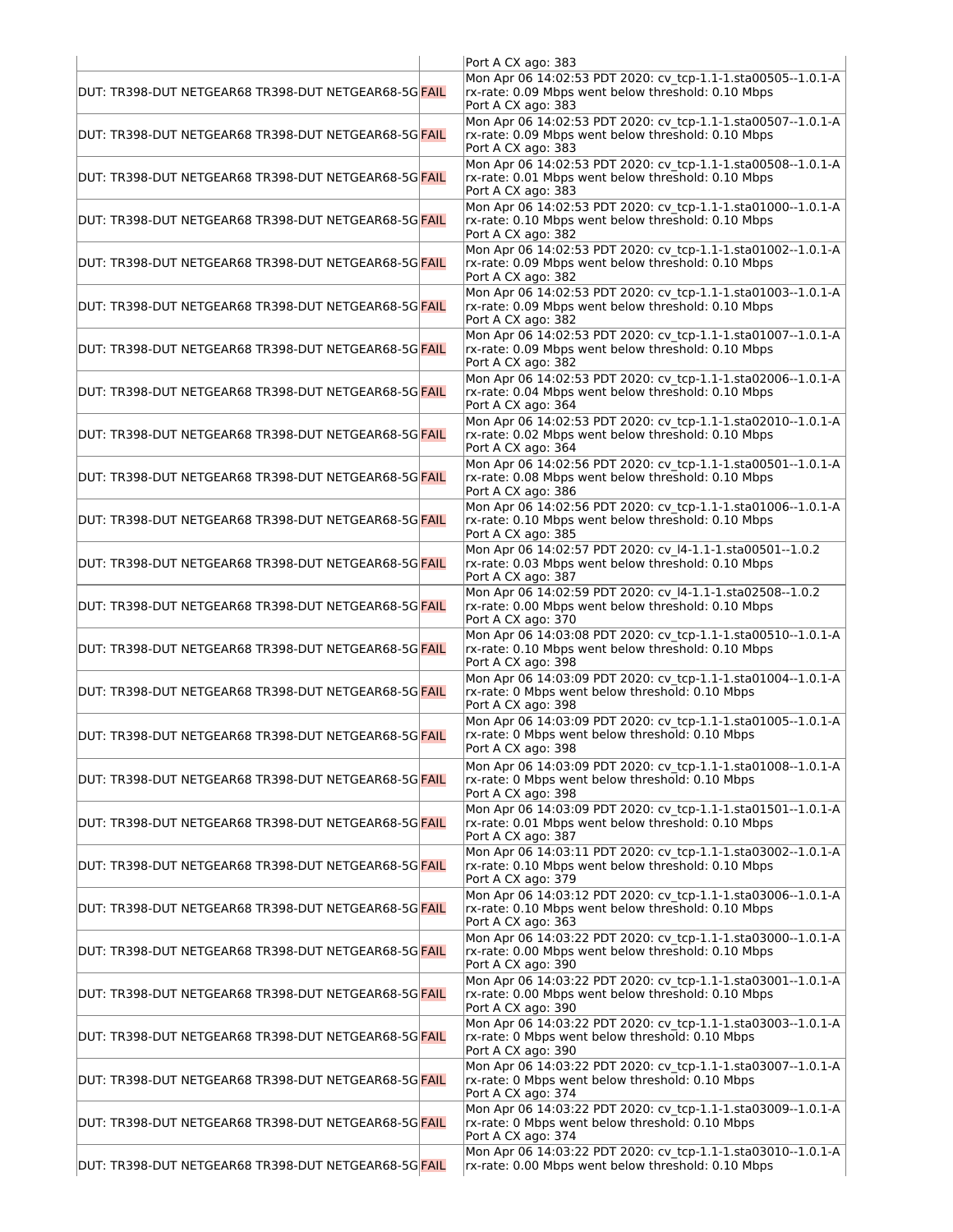|                                                                    | Port A CX ago: 374                                                                                                                       |
|--------------------------------------------------------------------|------------------------------------------------------------------------------------------------------------------------------------------|
| DUT: TR398-DUT NETGEAR68 TR398-DUT NETGEAR68-5G FAIL               | Mon Apr 06 14:03:27 PDT 2020: cv I4-1.1-1.sta02006--1.0.2<br>rx-rate: 0.07 Mbps went below threshold: 0.10 Mbps<br>Port A CX ago: 398    |
| DUT: TR398-DUT NETGEAR68 TR398-DUT NETGEAR68-5G  <mark>FAIL</mark> | Mon Apr 06 14:03:29 PDT 2020: cv I4-1.1-1.sta01000--1.0.2<br>rx-rate: 0.00 Mbps went below threshold: 0.10 Mbps<br>Port A CX ago: 419    |
| DUT: TR398-DUT NETGEAR68 TR398-DUT NETGEAR68-5G  <mark>FAIL</mark> | Mon Apr 06 14:03:31 PDT 2020: cv_l4-1.1-1.sta01007--1.0.2<br>rx-rate: 0.00 Mbps went below threshold: 0.10 Mbps<br>Port A CX ago: 420    |
| DUT: TR398-DUT NETGEAR68 TR398-DUT NETGEAR68-5G <mark>FAIL</mark>  | Mon Apr 06 14:03:43 PDT 2020: cv I4-1.1-1.sta01501--1.0.2<br>rx-rate: 0.01 Mbps went below threshold: 0.10 Mbps<br>Port A CX ago: 421    |
| DUT: TR398-DUT NETGEAR68 TR398-DUT NETGEAR68-5G  <mark>FAIL</mark> | Mon Apr 06 14:03:44 PDT 2020: cv I4-1.1-1.sta02502--1.0.2<br>rx-rate: 0 Mbps went below threshold: 0.10 Mbps<br>Port A CX ago: 415       |
| DUT: TR398-DUT NETGEAR68 TR398-DUT NETGEAR68-5G  <mark>FAIL</mark> | Mon Apr 06 14:03:44 PDT 2020: cv_l4-1.1-1.sta02509--1.0.2<br>rx-rate: 0 Mbps went below threshold: 0.10 Mbps<br>Port A CX ago: 415       |
| DUT: TR398-DUT NETGEAR68 TR398-DUT NETGEAR68-5G FAIL               | Mon Apr 06 14:03:44 PDT 2020: cv I4-1.1-1.sta03001--1.0.2<br>rx-rate: 0.09 Mbps went below threshold: 0.10 Mbps<br>Port A CX ago: 412    |
| DUT: TR398-DUT NETGEAR68 TR398-DUT NETGEAR68-5G <mark>FAIL</mark>  | Mon Apr 06 14:03:44 PDT 2020: cv_l4-1.1-1.sta03002--1.0.2<br>rx-rate: 0.07 Mbps went below threshold: 0.10 Mbps<br>Port A CX ago: 412    |
| DUT: TR398-DUT NETGEAR68 TR398-DUT NETGEAR68-5G  <mark>FAIL</mark> | Mon Apr 06 14:03:44 PDT 2020: cv I4-1.1-1.sta03003--1.0.2<br>rx-rate: 0.00 Mbps went below threshold: 0.10 Mbps<br>Port A CX ago: 412    |
| DUT: TR398-DUT NETGEAR68 TR398-DUT NETGEAR68-5G  <mark>FAIL</mark> | Mon Apr 06 14:03:44 PDT 2020: cv I4-1.1-1.sta03006--1.0.2<br>rx-rate: 0.07 Mbps went below threshold: 0.10 Mbps<br>Port A CX ago: 395    |
| DUT: TR398-DUT NETGEAR68 TR398-DUT NETGEAR68-5G FAIL               | Mon Apr 06 14:03:44 PDT 2020: cv I4-1.1-1.sta03007--1.0.2<br>rx-rate: 0.07 Mbps went below threshold: 0.10 Mbps<br>Port A CX ago: 396    |
| DUT: TR398-DUT NETGEAR68 TR398-DUT NETGEAR68-5G  <mark>FAIL</mark> | Mon Apr 06 14:03:44 PDT 2020: cv I4-1.1-1.sta03010--1.0.2<br>rx-rate: 0.08 Mbps went below threshold: 0.10 Mbps<br>Port A CX ago: 395    |
| DUT: TR398-DUT NETGEAR68 TR398-DUT NETGEAR68-5G  <mark>FAIL</mark> | Mon Apr 06 14:03:45 PDT 2020: cv udp-1.1-1.sta03003--1.0.0-A<br>rx-rate: 0.01 Mbps went below threshold: 0.10 Mbps<br>Port A CX ago: 413 |
| DUT: TR398-DUT NETGEAR68 TR398-DUT NETGEAR68-5G  <mark>FAIL</mark> | Mon Apr 06 14:03:48 PDT 2020: cv I4-1.1-1.sta02010--1.0.2<br>rx-rate: 0.07 Mbps went below threshold: 0.10 Mbps<br>Port A CX ago: 419    |
| DUT: TR398-DUT NETGEAR68 TR398-DUT NETGEAR68-5G  <mark>FAIL</mark> | Mon Apr 06 14:03:58 PDT 2020: cv I4-1.1-1.sta03000--1.0.2<br>rx-rate: 0.07 Mbps went below threshold: 0.10 Mbps<br>Port A CX ago: 425    |
| DUT: TR398-DUT NETGEAR68 TR398-DUT NETGEAR68-5G <mark>FAIL</mark>  | Mon Apr 06 14:03:58 PDT 2020: cv 14-1.1-1.sta03009--1.0.2<br>rx-rate: 0.07 Mbps went below threshold: 0.10 Mbps<br>Port A CX ago: 409    |
| DUT: TR398-DUT NETGEAR68 TR398-DUT NETGEAR68-5G FAIL               | Mon Apr 06 14:04:11 PDT 2020: cv_tcp-1.1-1.sta00500--1.0.1-A<br>rx-rate: 0.09 Mbps went below threshold: 0.10 Mbps<br>Port A CX ago: 88  |
| DUT: TR398-DUT NETGEAR68 TR398-DUT NETGEAR68-5G  <mark>FAIL</mark> | Mon Apr 06 14:04:11 PDT 2020: cv_l4-1.1-1.sta00503--1.0.2<br>rx-rate: 0 Mbps went below threshold: 0.10 Mbps<br>Port A CX ago: 462       |
| DUT: TR398-DUT NETGEAR68 TR398-DUT NETGEAR68-5G FAIL               | Mon Apr 06 14:04:11 PDT 2020: cv tcp-1.1-1.sta00504--1.0.1-A<br>rx-rate: 0.03 Mbps went below threshold: 0.10 Mbps<br>Port A CX ago: 462 |
| DUT: TR398-DUT NETGEAR68 TR398-DUT NETGEAR68-5G FAIL               | Mon Apr 06 14:04:11 PDT 2020: cv I4-1.1-1.sta00507--1.0.2<br>rx-rate: 0 Mbps went below threshold: 0.10 Mbps<br>Port A CX ago: 462       |
| IDUT: TR398-DUT NETGEAR68 TR398-DUT NETGEAR68-5G <mark>FAIL</mark> | Mon Apr 06 14:04:11 PDT 2020: cv_l4-1.1-1.sta01004--1.0.2<br>rx-rate: 0 Mbps went below threshold: 0.10 Mbps<br>Port A CX ago: 461       |
| DUT: TR398-DUT NETGEAR68 TR398-DUT NETGEAR68-5G  <mark>FAIL</mark> | Mon Apr 06 14:04:22 PDT 2020: cv tcp-1.1-1.sta00502--1.0.1-A<br>rx-rate: 0 Mbps went below threshold: 0.10 Mbps<br>Port A CX ago: 478    |
| DUT: TR398-DUT NETGEAR68 TR398-DUT NETGEAR68-5G  <mark>FAIL</mark> | Mon Apr 06 14:04:22 PDT 2020: cv I4-1.1-1.sta01002--1.0.2<br>rx-rate: 0.07 Mbps went below threshold: 0.10 Mbps<br>Port A CX ago: 471    |
| DUT: TR398-DUT NETGEAR68 TR398-DUT NETGEAR68-5G FAIL               | Mon Apr 06 14:04:22 PDT 2020: cv_l4-1.1-1.sta01009--1.0.2<br>rx-rate: 0.07 Mbps went below threshold: 0.10 Mbps<br>Port A CX ago: 471    |
| DUT: TR398-DUT NETGEAR68 TR398-DUT NETGEAR68-5G  <mark>FAIL</mark> | Mon Apr 06 14:04:35 PDT 2020: cv_l4-1.1-1.sta01005--1.0.2<br>rx-rate: 0 Mbps went below threshold: 0.10 Mbps<br>Port A CX ago: 484       |
| DUT: TR398-DUT NETGEAR68 TR398-DUT NETGEAR68-5G <mark>FAIL</mark>  | Mon Apr 06 14:04:35 PDT 2020: cv I4-1.1-1.sta01006--1.0.2<br>rx-rate: 0 Mbps went below threshold: 0.10 Mbps                             |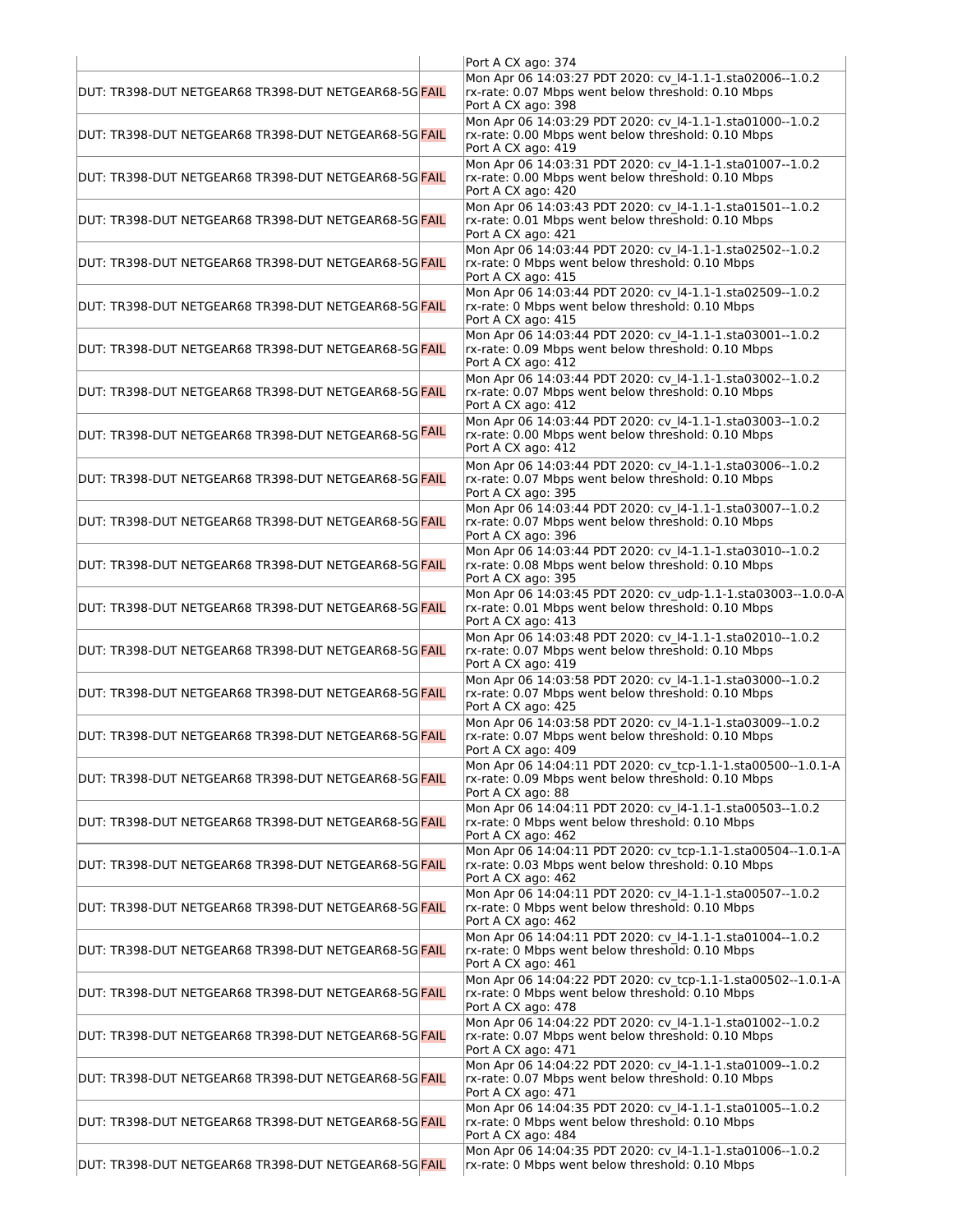|                                                                    | Port A CX ago: 484                                                                                                                       |
|--------------------------------------------------------------------|------------------------------------------------------------------------------------------------------------------------------------------|
| DUT: TR398-DUT NETGEAR68 TR398-DUT NETGEAR68-5G <mark>FAIL</mark>  | Mon Apr 06 14:05:04 PDT 2020: cv udp-1.1-1.sta00502--1.0.0-A<br>rx-rate: 0.09 Mbps went below threshold: 0.10 Mbps<br>Port A CX ago: 521 |
| DUT: TR398-DUT NETGEAR68 TR398-DUT NETGEAR68-5G <mark>FAIL</mark>  | Mon Apr 06 14:05:04 PDT 2020: cv udp-1.1-1.sta00508--1.0.0-A<br>rx-rate: 0.08 Mbps went below threshold: 0.10 Mbps<br>Port A CX ago: 514 |
| DUT: TR398-DUT NETGEAR68 TR398-DUT NETGEAR68-5G  <mark>FAIL</mark> | Mon Apr 06 14:05:04 PDT 2020: cv tcp-1.1-1.sta03004--1.0.1-A<br>rx-rate: 0 Mbps went below threshold: 0.10 Mbps<br>Port A CX ago: 492    |
| lDUT: TR398-DUT NETGEAR68 TR398-DUT NETGEAR68-5GlFAIL              | Mon Apr 06 14:05:04 PDT 2020: cv tcp-1.1-1.sta03005--1.0.1-A<br>rx-rate: 0.09 Mbps went below threshold: 0.10 Mbps<br>Port A CX ago: 492 |
| lDUT: TR398-DUT NETGEAR68 TR398-DUT NETGEAR68-5GlFAIL              | Mon Apr 06 14:05:24 PDT 2020: cv udp-1.1-1.sta00500--1.0.0-A<br>rx-rate: 0 Mbps went below threshold: 0.10 Mbps<br>Port A CX ago: 160    |
| lDUT: TR398-DUT NETGEAR68 TR398-DUT NETGEAR68-5GlFAIL              | Mon Apr 06 14:05:24 PDT 2020: cv udp-1.1-1.sta00501--1.0.0-A<br>rx-rate: 0 Mbps went below threshold: 0.10 Mbps<br>Port A CX ago: 534    |
| lDUT: TR398-DUT NETGEAR68 TR398-DUT NETGEAR68-5GlFAIL              | Mon Apr 06 14:05:24 PDT 2020: cv udp-1.1-1.sta00504--1.0.0-A<br>rx-rate: 0 Mbps went below threshold: 0.10 Mbps<br>Port A CX ago: 534    |
| lDUT: TR398-DUT NETGEAR68 TR398-DUT NETGEAR68-5GlFAIL              | Mon Apr 06 14:05:24 PDT 2020: cv_udp-1.1-1.sta00505--1.0.0-A<br>rx-rate: 0 Mbps went below threshold: 0.10 Mbps<br>Port A CX ago: 534    |

Port Reset Totals



Throughput for each Station



Per-Protocol Latency Graph shows the average latency for the different protocol types created by this test. If opposite-direction traffic is selected, the the latency will be round-trip, otherwise it will just report one-way latency.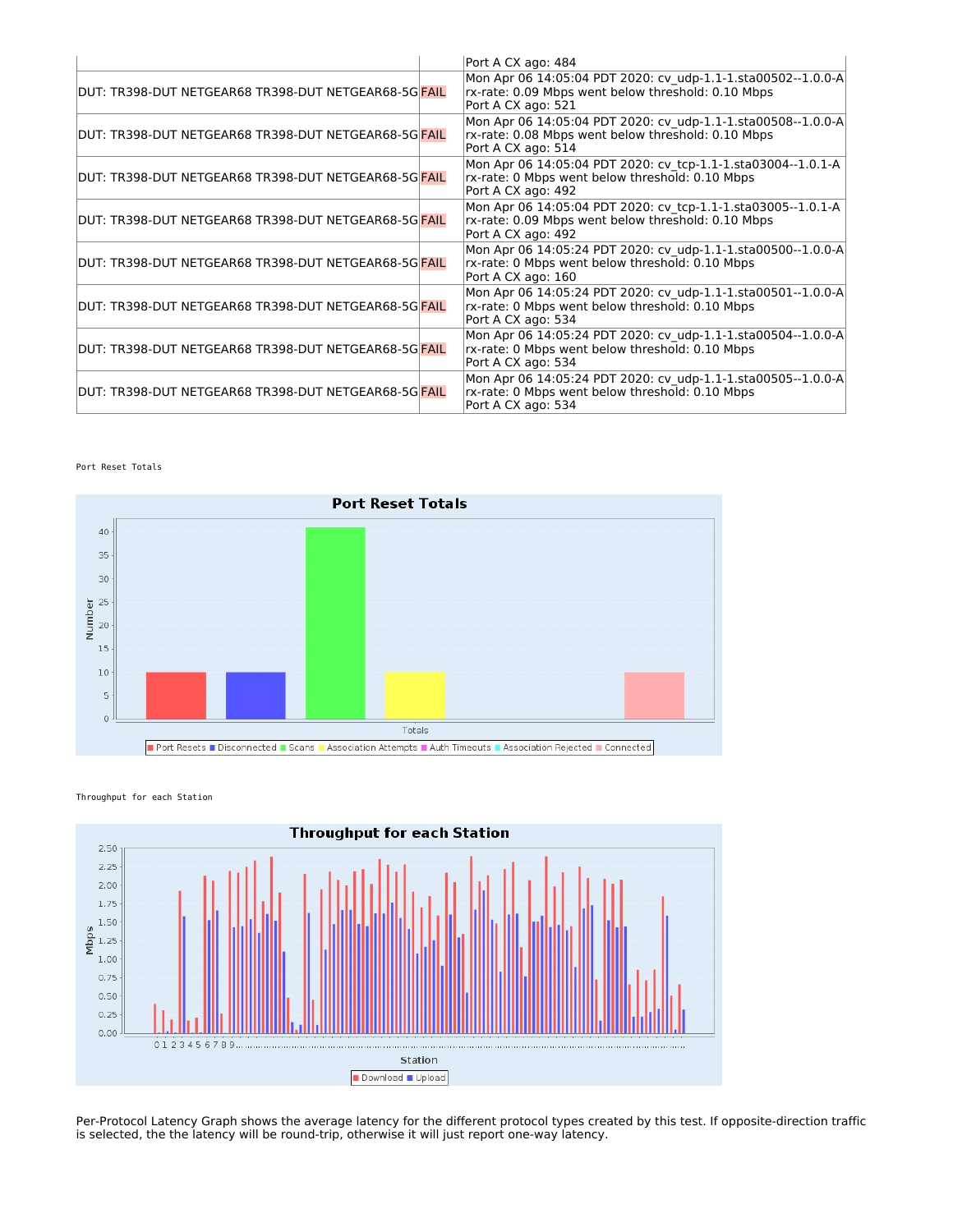

Per-Connectoion Latency Graph shows latency for the connections created by this test. If opposite-direction traffic is selected, the the latency will be round-trip, otherwise it will just report one-way latency.



Realtime Throughput for: Stability



| <b>Test configuration and LANforge software version</b> |              |  |
|---------------------------------------------------------|--------------|--|
| Auto-Helper                                             | Itrue        |  |
| Skip 2.4Ghz Tests                                       | Itrue        |  |
| Skip 5Ghz Tests                                         | <b>Itrue</b> |  |
| Loop Iterations:                                        |              |  |
| 2.4Ghz Station Count:                                   | 32           |  |
| <b>5Ghz Station Count:</b>                              | 64           |  |
| Dual-Band Station Count:                                | 64           |  |
| Duration-20                                             | 20           |  |
| Hunt Retries:                                           |              |  |
| Multi-Conn                                              |              |  |
|                                                         |              |  |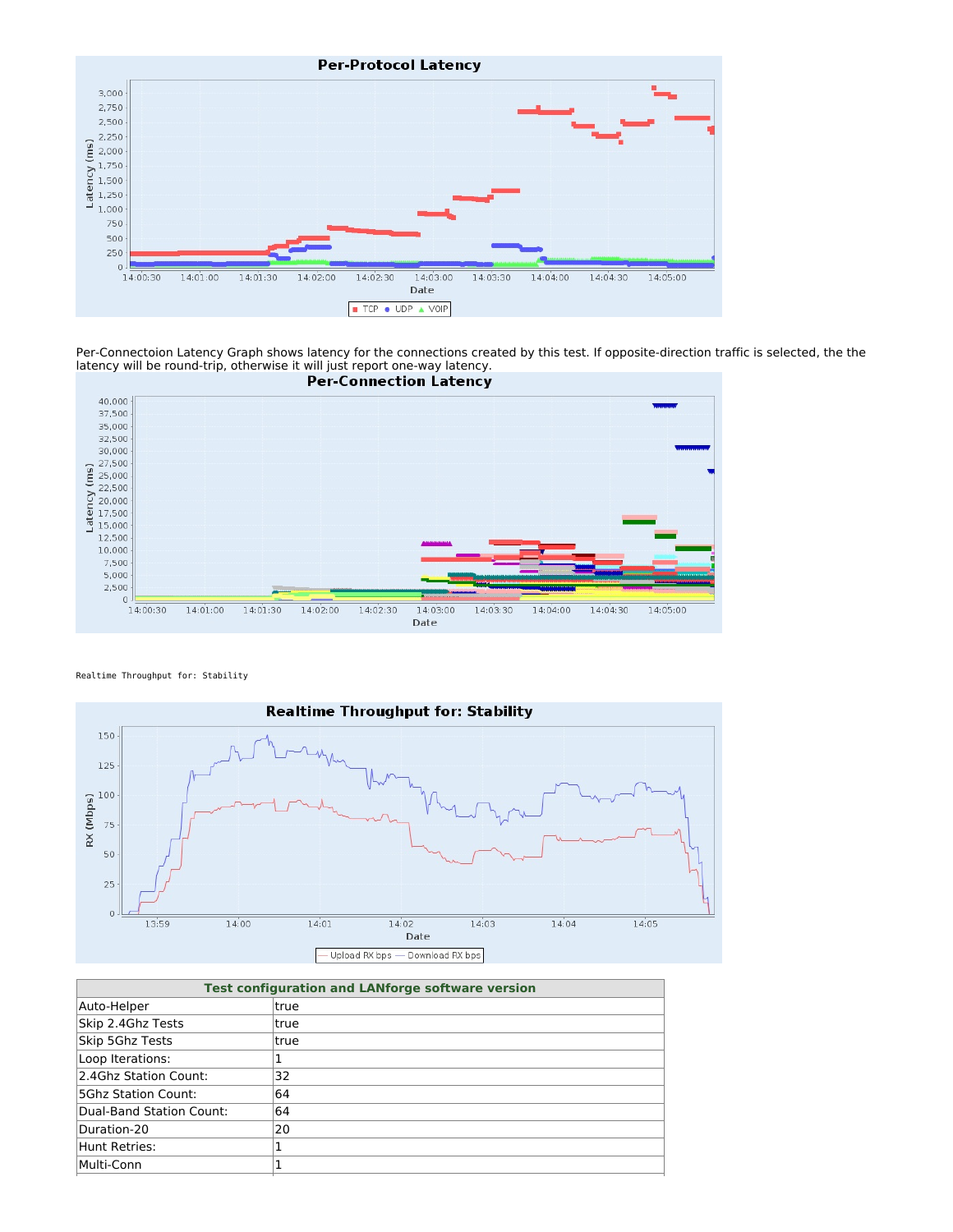| ToS                                        | 0                                                                           |
|--------------------------------------------|-----------------------------------------------------------------------------|
| <b>Upstream Port</b>                       | 1.1.1 eth1 Firmware: 0. 6-1 Resource: TR-398                                |
| <b>Stability Duration:</b>                 | 5 <sub>m</sub>                                                              |
| Concurrent Ports to Reset:                 | $\mathbf{1}$                                                                |
| Minimum Time between Resets:               | 20000                                                                       |
| Maximum Time between<br>Resets:            | 30000                                                                       |
| Long-Term Station Count:                   | $\overline{2}$                                                              |
| <b>VOIP Call Count:</b>                    | 10                                                                          |
| Stability stall threshold UDP<br>Upload:   | 100000                                                                      |
| Stability stall threshold UDP<br>Download: | 100000                                                                      |
| Stability stall threshold TCP<br>Upload:   | 100000                                                                      |
| Stability stall threshold TCP<br>Download: | 100000                                                                      |
| Stability stall threshold Video:           | 100000                                                                      |
| Stability stall threshold VOIP:            | 0                                                                           |
| Stability UDP Min Download<br>Rate:        | 500000                                                                      |
| <b>Stability UDP Max Download</b><br>Rate: | 1544000                                                                     |
| Stability UDP Min Upload Rate:             | 500000                                                                      |
| Stability UDP Max Upload Rate:             | 1544000                                                                     |
| <b>Stability TCP Min Download</b><br>Rate: | 500000                                                                      |
| <b>Stability TCP Max Download</b><br>Rate: | 1544000                                                                     |
| Stability TCP Min Upload Rate:             | 500000                                                                      |
| <b>Stability TCP Max Upload Rate:</b>      | 1544000                                                                     |
| Long-Term Duration:                        | 2 <sub>m</sub>                                                              |
| Long-Term Graph Interval:                  | 30                                                                          |
| Long-Term Download Rate:                   | 85%                                                                         |
| <b>Video Emulation Rate:</b>               | 700000                                                                      |
| Video Buffer Size:                         | 500000                                                                      |
| Long-Term Upload Rate:                     | 85%                                                                         |
| <b>Use Packet Sizes</b>                    | false                                                                       |
| <b>Reset Radios</b>                        | false                                                                       |
| <b>Spatial Streams</b>                     | <b>AUTO</b>                                                                 |
| <b>Bandwidth</b>                           | <b>AUTO</b>                                                                 |
| Modes                                      | Auto                                                                        |
| WiFi Radio 0                               | 1.1.8 wiphy1 Firmware: 10.4b-ct-9984-xtH-013-b63cea875<br>Resource: TR-398  |
| WiFi Radio 1                               | 1.1.9 wiphy3 Firmware: 10.4b-ct-9984-xtH-013-b63cea875<br>Resource: TR-398  |
| WiFi Radio 2                               | 1.1.10 wiphy5 Firmware: 10.4b-ct-9984-xtH-013-b63cea875<br>Resource: TR-398 |
| WiFi Radio 3                               |                                                                             |
| WiFi Radio 4                               |                                                                             |
| WiFi Radio 5                               |                                                                             |
| WiFi Radio 6                               |                                                                             |
| WiFi Radio 7                               |                                                                             |
| WiFi Radio 0                               | 1.1.3 wiphy0 Firmware: 10.4b-ct-9984-xtH-013-b63cea875<br>Resource: TR-398  |
| WiFi Radio 1                               | 1.1.5 wiphy2 Firmware: 10.4b-ct-9984-xtH-013-b63cea875<br>Resource: TR-398  |
| WiFi Radio 2                               | 1.1.7 wiphy4 Firmware: 10.4b-ct-9984-xtH-013-b63cea875<br>Resource: TR-398  |
| WiFi Radio 3                               |                                                                             |
| WiFi Radio 4                               |                                                                             |
| WiFi Radio 5                               |                                                                             |
| WiFi Radio 6                               |                                                                             |
| WiFi Radio 7                               |                                                                             |
| <b>Show Events</b>                         | true                                                                        |
| <b>Build Date</b>                          | Mon Apr 6 13:48:46 PDT 2020                                                 |
| <b>Build Version</b>                       | 5.4.2                                                                       |